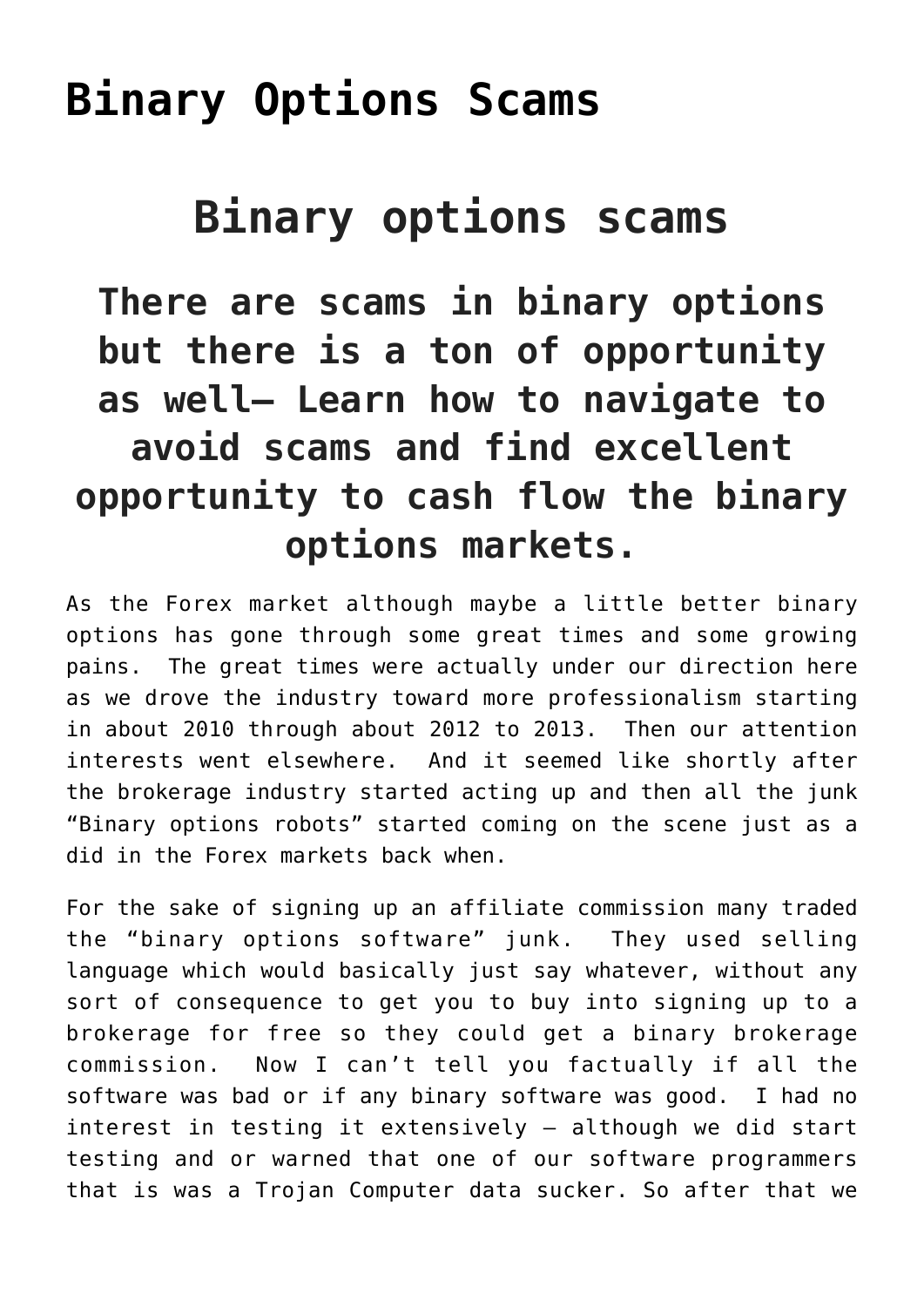decided is not worth the time. Why? And who cares. Our binary options systems here are so powerful and excellent we will need to bother with other stuff.

On top of that automating binary options trading sounds great, and it can be conceptually speaking but the house model binary options brokers going to give you a hard time eventually to whatever works too well. Now if you can do so with NADEX, which is actually possible, that's a different story, Or any other legitimate, non-house model binary options broker.

What's a"house model" binary options broker? It's a broker that makes money through net losses of their clients just like a casino house. That's not in your best interest which is why USA has got rid of that model in the financial industry. Brokers in the USA can only make money through fees and interest, Fees from your trading activity through form of commissions.

That said a lot of these house model binary options brokers are quite good and solid. If you make a small to moderate amount of money there you should be absolutely fine. You want to go with the bigger names with the bigger client bases that have proven themselves overtime. A new binary options broker start could could end up good but many ended up to be flaky. And if a broker goes out of business sodas your money. So the moral of the story is, With a binary options broker house model set up, They are usually in Cyprus:

- Don't put too much money in account
- Withdraw often, don't build up your account size too big. That means try to keep it under a couple hundred thousand and don't let it go into seven figures. Withdraw your money. Go with [NADEX](https://binaryoptionsauthority.com/nadex-binary-options-systems/). Go [Forex Trade.](http://forextradingauthority.com) Graduates [vanilla options](http://optionstradingauthority.com)
- Stay with the big names that have been around for a while, who have a lot of clients, and have a good reputation overtime